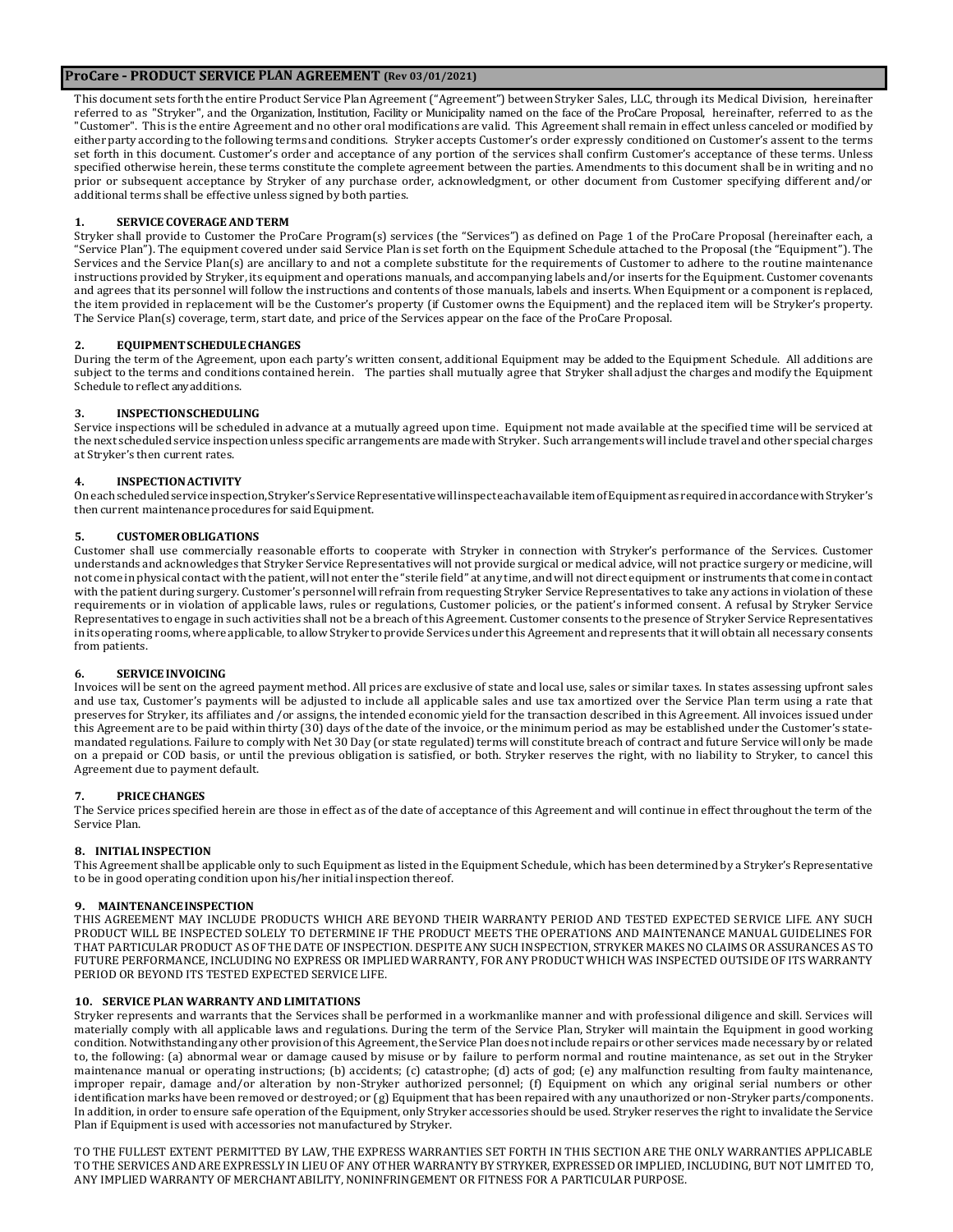# **11. WAIVEREXCLUSIONS**

No failure to exercise and no delay by Stryker in exercising any right, power or privilege hereunder shall operate as a waiver thereof. No waiver of any breach of any provision by Stryker shall be deemed to be a waiver by Stryker of any preceding or succeeding breach of the same or any other provision. No extension of time by Stryker for performance of any obligations or other acts hereunder or under any other agreement shall be deemed to be an extension of time for performances of any other obligations or any other acts by Stryker.

### **12. LIMITATIONOFLIABILITY**

EXCEPT FOR THIRD PARTY DAMAGES RELATED TO STRYKER'S INDEMNITY OBLIGATIONS UNDER SECTION 13, STRYKER'S LIABILITY ARISING UNDER THIS AGREEMENT WILL NOT EXCEED THE AMOUNT OF SERVICE FEES PAID UNDER THE SERVICE PLAN DURING THE TWELVE (12) MONTH PERIOD IMMEDIATELY PRECEDING THE DATE THE CLAIM AROSE. IN NO INSTANCE WILL STRYKER BE LIABLE TO CUSTOMER FOR INCIDENTAL, PUNITIVE, SPECIAL, COVER, EXEMPLARY, MULTIPLIED OR CONSEQUENTIAL DAMAGES OR ATTORNEYS' FEES OR COSTS FOR ANY ACTIONS UNDER OR RELATED TO THIS AGREEMENT.

# **13. INDEMNIFICATION**

Stryker shall indemnify and hold harmless Customer from any loss or damage brought by a third party which Customer may suffer directly as a result of the gross negligence or willful misconduct of Stryker or its employees or agents in the course of providing Services. The foregoing indemnification will not apply to any liability arising from: (a) an injury or damage due to the negligence of any person other than Stryker's employee or agent; (b) the failure of any person other than Stryker's employee or agent to follow any instructions outlined in the labeling, manual, and/or instructions for use of the Equipment; (c) the use of any equipment or part not purchased from Stryker or any equipment or any part thereof that has been modified, altered or repaired by any person other than Stryker's employee or agent; or (d) any actions taken or omissions made by any Stryker employee while under the direction or control of Customer's staff. To the extent permitted by state or local laws or regulations, Customer agrees to hold Stryker harmless from and indemnify Stryker for any claims or losses or injuries arising from (a)-(d) above resulting from Customer's or its employees' or agents' actions.

# **14. TERM ANDTERMINATION**

The Agreement shall commence on the date indicated on Page 1 of the Stryker Proposal entered into between the parties and shall continue until Stryker ceases to provide Services or the Agreement is canceled by either party by giving a ninety (90) days prior written notice of any such cancellation to the other party. If this Agreement is canceled during or before the expiration date of the Agreement, Customer will owe for the months covered up to the cancellation date of the Agreement and for any parts, labor, and travel charges, required to maintain Equipment, exceeding that already paid during the Agreement. In the event Customer has pre-paid for the services hereunder, any unused amount as of the date of cancellation shall be returned to the Customer on a pro-rata basis.

# **15. FORCE MAJEURE**

Except for Customer's payment obligations, which may only be delayed and not excused entirely, neither party to this Agreement will be liable for any delay or failure of performance that is the result of any happening or event that could not reasonably have been avoided or that is otherwise beyond its control, provided that the party hindered or delayed immediately notifies the other party describing the circumstances causing delay. Such happenings or events will include, but not be limited to, terrorism, acts of war, riots, civil disorder, rebellions, fire, flood, earthquake, explosion, action of the elements, acts of God, epidemic, pandemic, inability to obtain or shortage of material, parts, equipment or transportation, governmental orders, restrictions, priorities or rationing, accidents and strikes, lockouts or other labor trouble or shortage.

# **16. INSURANCE REQUIREMENTS**

Stryker shall maintain the following insurance coverage during the term of the Agreement: (i) commercial general liability insurance, including products and completed operations liability coverage, with limits of \$1,000,000.00 per occurrence and \$2,000,000.00 annual aggregate covering Stryker's liability for bodily injury, personal injury, and property damage; (ii) commercial automobile liability insurance with a combined single limit of \$1,000,000.00 per accident covering Stryker's liability for bodily injury and property damage arising out of Stryker's use of owned, hired, and non-owned vehicles; and (iii) worker's compensation insurance as required by applicable law and employer's liability insurance subject to limits of \$1,000,000 per accident and \$1,000,000 per employee and policy limit for disease covering Stryker's liability for work-related injuries to all Stryker employees. At Customer's written request, certificates of insurance shall be provided by Stryker prior to commencement of the Services at any premises owned or operated by Customer. Notwithstanding any requirements hereunder to the contrary, to the extent permitted by applicable laws and regulations, Stryker shall be permitted to meet the above requirements through a program of self-insurance.

### **17. WARRANTYOFNON-EXCLUSION**

Each party represents and warrants that as of the Effective Date, neither it nor any of its employees, are or have been excluded terminated, suspended, or debarred from a federal or state health care program or from participation in any federal or state procurement or non-procurement programs. Each party further represents that no final adverse action by the federal or state government has occurred or is pending or threatened against the party, its affiliates, or, to its knowledge, against any employee. Each party also represents that if during the term of this Agreement it, or any of its employees becomes so excluded, terminated, suspended, or debarred from a federal or state health care program or from participation in any federal or state procurement or non-procurement programs, such will promptly notify the other party. Each party retains the right to terminate or modify this Agreement in the event of the other party's exclusion from a federal or state health care program.

### **18. COMPLIANCE**

Stryker, as supplier/servicer, hereby informs Customer of Customer's obligation to make all reports and disclosures required by law or contract, including without limitation properly reporting and appropriately reflecting actual prices paid for each item supplied hereunder net of any discount (including rebates and credits, if any) applicable to such item on Customer's Medicare cost reports, and as otherwise required under the Federal Medicare and Medicaid Anti-Kickback Statute and the regulations thereunder (42 CFR Part 1001.952(h)). Pricing under this Agreement (and each Service Plan) may constitute discounts on the purchase of Services. Customer represents that (i) it shall make all required cost reports, and (ii) it has the corporate power and authority to make or cause such cost reports to be made. To the extent required by law, Customer and Stryker agree to comply with the Omnibus Reconciliation Act of 1980 (P.L. 96Z499) and it's implementing regulations (42 CFR, Part 420). To the extent applicable to the activities of Stryker hereunder, Stryker further specifically agrees that until the expiration of four (4) years after furnishing Services pursuant to this Agreement, Stryker shall make available, upon written request of the Secretary of the Department of Health and Human Services, or upon request of the Comptroller General, or any of their duly authorized representatives, this Agreement and the books, documents and records of Stryker that are necessary to verify the nature and extent of the costs charged to Customer hereunder. Stryker further agrees that if Stryker carries out any of the duties of this Agreement through a subcontract with a value or cost of ten thousand dollars (\$10,000) or more over a twelve (12) month period, with a related organization, such subcontract shall contain a clause to the effect that until the expiration of four (4) years after the furnishing of such services pursuant to such subcontract, the related organization shall make available, upon written request to the Secretary, or upon request to the Comptroller General, or any of their duly authorized representatives the subcontract, and books and documents and records of such organization that are necessary to verify the nature and extent of such costs. In performance of this Agreement, Stryker shall also comply with all applicable state and federal regulations, including but not limited to discrimination laws.

# **19. CONFIDENTIALITY**

The parties hereto (a) shall hold in confidence this Agreement and the terms and conditions contained herein (including Services Plan pricing) and any information and materials which are related to the business of the other or are designated as proprietary or confidential, herein or otherwise, or which a